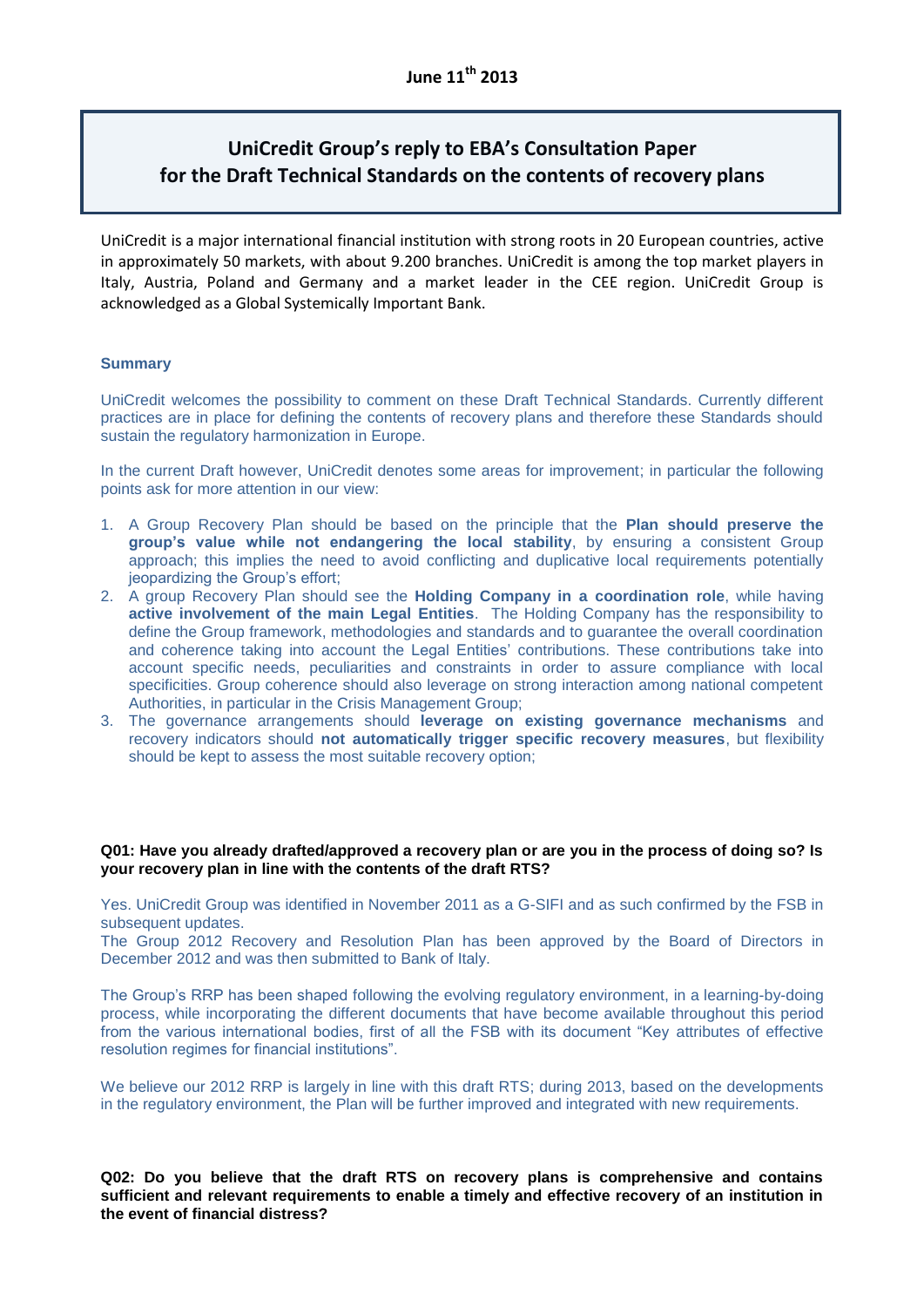Yes. In particular we support and would like to emphasize the importance of the following principles listed on pages 10-12:

- item (3): the five headings used to group the required information, together with the flexibility to present them in the order deemed most appropriate;
- $\bullet$  item (4): the proportionality principle;
- item (6): indicators should not automatically trigger specific recovery measures, but flexibility should be kept to assess the most suitable recovery option in that particular situation and moment in time.

However, in item (2) it seems appropriate to underline that the **Group Recovery Plan** should be based on the principle that initiatives to be implemented in case of distress should **preserve the group's value while not endangering the local stability** through the impact on controlled institutions.

UniCredit Group's approach is built on this principle and the Plan is defined at Group level. The key goal is to meet regulatory requests with a single, coherent Group wide RRP leveraging on:

- **Holding Company coordination and active involvement of main Legal Entities**. The Holding Company has the responsibility to define the Group framework, methodologies and standards and to guarantee the overall coordination and coherence taking into account Legal Entities' inputs.
- Each Legal Entity has the responsibility to contribute to the Group RRP within the defined framework, methodologies and standards taking into consideration its specific needs, peculiarities and constraints in order to assure compliance with local specificities.
- **Strong interaction among national competent Authorities**, specifically leveraging on the CMG role in order to avoid centrifugal forces and not aligned local initiatives.

For cross border Groups like UniCredit Group, **coordination through the CMG is crucial** to preserve the Group's economic unity, despite the multiplicity of Legal Entities, to ensure a consistent approach and avoid conflicting and duplicative local requirements potentially jeopardizing the Group's effort. In such sense, the risk is to face incremental national requirements, ring fencing, trapped capital and liquidity pools, that could further lead to unjustified complexities, costs and inefficiencies in managing the Group structure (e.g. by duplication of operations and resources, loss of synergies, and higher funding costs). A similar situation would have potentially negative implications on the Group's ability to exit a potential crisis situation safely, quickly and without destabilizing the financial system.

In light of the on-going definition of the regulatory framework and taking into consideration the guiding and steering role of the Holding Company in drawing the Group RRP, having the goal to preserve the Group's value, it should be assured that i**n substance only one single (group) Plan exists and takes into consideration local peculiarities and needs.** 

In this context the Basel Committee's proposal on Domestic SIBs, that are part of Global SIFIs, risks encouraging and formalizing the national ring fencing of capital and liquidity by national authorities which is hampering the efficiency of banks in providing financing to the real economy.

# **Q03: Please provide your views on the indicators and escalation process as stipulated in the draft RTS under Articles 2(2)(a) and 5(c), and on the other governance arrangements provided for by Article 5.**

A key element in drafting and reviewing the Recovery Plan is the definition and update of the relevant metrics, triggers and limits within the Group Risk Appetite Framework ("RAF"), as a relevant input for identifying the occurrence of a critical situation and for possibly activating the appropriate remedial actions. These actions are described in two dedicated contingency policies one for Liquidity and one for Capital, that are key to understand how the Group moves from business-as-usual situation to Recovery phase according to the severity of the crisis. **Governance arrangements in the RRP thus leverage on existing governance mechanisms**.

The triggers and limits considered for the implementation of the Recovery Plan are consistent with the RAF, which is a management tool aimed to ensure that the business of the Group develops within the risk tolerance set by the Board. The Group RAF is currently defined based on **three main dimensions: capital adequacy, profitability & risk, funding and liquidity**. For each dimension relevant metrics are set and, based on the metric, target, trigger and limit are defined.

Following the definition of metrics and targets/trigger/limits, the Risk Appetite is regularly monitored and an escalation process at relevant organizational levels ensures a prompt reaction when triggers or limits are approached and/or breached.

It has to be considered that there is **no automatic, mechanistic contingency or recovery phase declaration**. The decision to call for a contingency or recovery phase remains a managerial decision which is embedded in the general risk management framework of the relevant bank's internal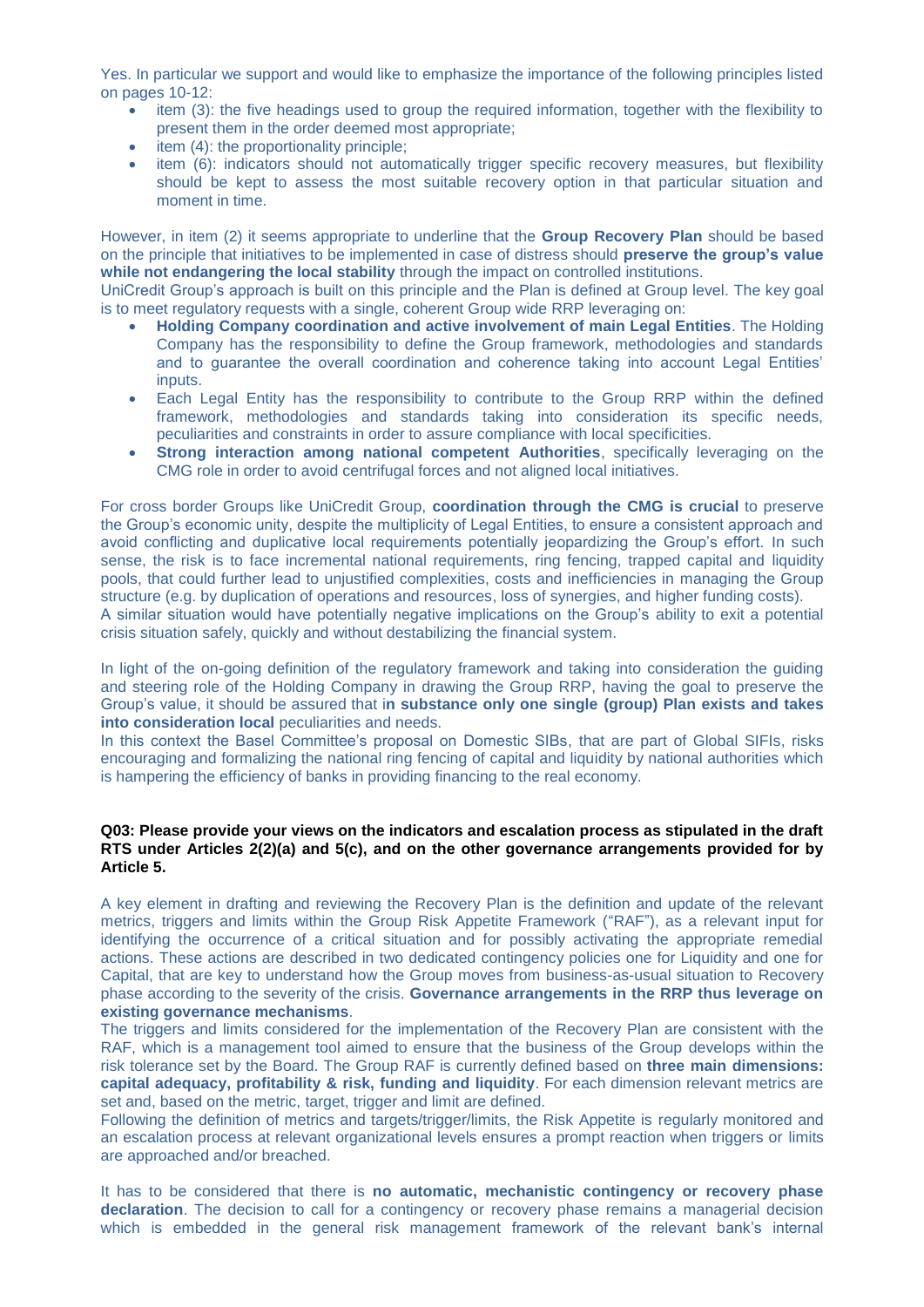contingency processes supported by the monitoring of the Risk Appetite Framework plus the experts judgmental evaluation.

Regarding Article 5, a clarification is needed for the use of the words "… the identification and functions of natural persons responsible …" in Art. 5, (a), (1) and "… the identification of natural persons involved …" in Art. 5, (c), (1), (a). In corporate documents like Policies and Internal Instructions it is custom not to use natural persons' names but a (nevertheless equally) precise indication like: "the head of …", or "the responsible of …". We seek confirmation that this can continue.

# **Q04: Please provide your views on the relationship between the governance arrangements provided for by Article 5 and current risk management processes/governance arrangements such as the Internal Capital Adequacy Assessment Process (ICAAP) and the Internal Liquidity Adequacy Assessment Process (ILAAP)**

Without doubt in UniCredit the RRP governance has been based and leverages on the governance arrangements for the ICAAP (albeit the latter is more built for prudent management in "business as usual" circumstances), Capital and Liquidity contingency plans, as described under Question 3.

At the same time we would like to underline that the parallel should not be extended to metrics as well: ICAAP uses Pillar 2 metrics that lack comparability across the industry and therefore its usage endangers a level playing field. Under Pillar 2, Banks use different approaches and models, "host" regulators' discretion is higher than under Pillar 1 and the degree of regulatory harmonization is lower. As the goal is to manage a crisis rapidly, it is essential to use metrics that are as much as possible homogeneous, not only externally but also within a group structure.

Besides, Pillar 1 figures are already resulting more and more in an overarching risk representation, as we see a tendency of Regulators to use Pillar 2 results to demand "add-on"s to Pillar 1; this is enforcing our call to use Pillar 1 figures only.

#### **Q05: Please provide your views on the requirements for the description of the institution or group, as stipulated by the strategic analysis in the draft RTS under Article 6 (3)**

It could be useful to have some indication of the level of granularity that is required in the analyses, i.e. at which organizational level the analyses should be performed to describe the organizational units that compound a critical function or business line.

In our view, the analysis of interconnections should be approached based on **macro-aggregates** of functions, products, business lines or other aggregating characteristics.

When analysing the single economic functions it comes clear that there are aggregates that can hardly be separated and/or which are strongly interconnected. As it is clear that certain functions would be treated as one block in case of recovery or resolution, it seems more practical and closer to the real-life situation to analyse them as one aggregate.

This approach appears to be in line with ring-fencing concept arising in macro prudential trends for bank regulation (e.g. Likanen). Whereas these trends do not refer to specific resolution regulations, nevertheless they show a clear ex-ante indication that a bank is naturally characterized by areas of different systemic risk and importance and "naturally" consistent activities (critical economic functions) which a bank intends to preserve according to the same lines of separation.

**Q06: Please provide your views on the requirements for the recovery options, as stipulated by the strategic analysis in the draft RTS under Article 6 (4). Does this requirement comprehensively and adequately capture the different categories of recovery options that could be considered?**

Yes, we believe all significant options have been considered.

**Q07: Please provide your views on the requirements for the communication plan, as stipulated in the draft RTS under Article 7.**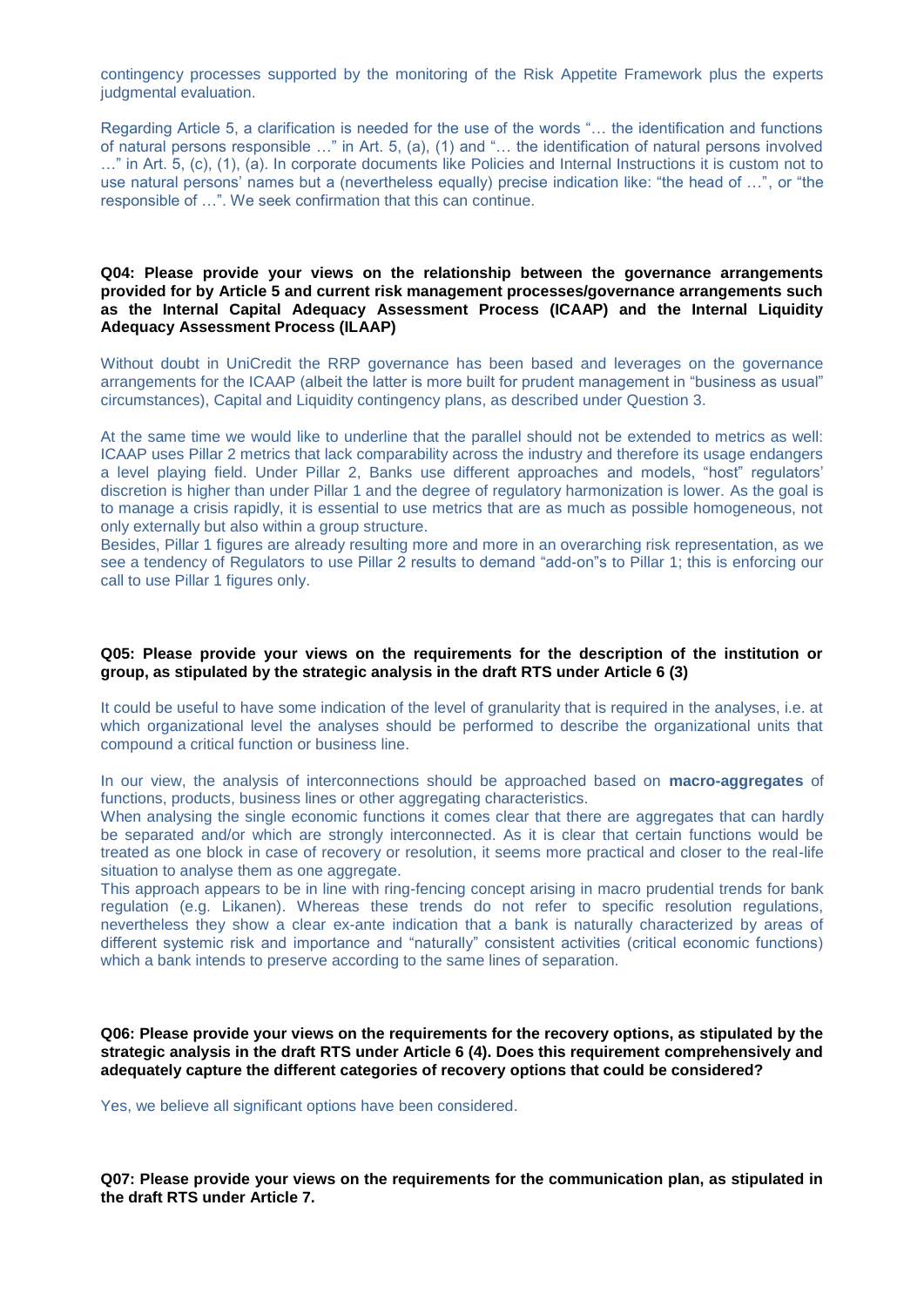Item (2) states in essence that an implementation plan for communication and disclosure should be made for each single recovery option. We wonder if this could be done more efficiently by a number of different plans applicable to groups/clusters of recovery options that present the same communication and disclosure needs.

#### **Q08: Please provide your views on the requirements for preparatory measures, as stipulated in the draft RTS under Article 8, providing in particular your views on the question what types of preparatory arrangements or measures could or should be taken into account in the analysis of the recovery plan.**

Rather simply stated, preparatory measures should focus on the main barriers and obstacles that hinder, make inefficient or delay the implementation of the recovery actions and that can be implemented already at a reasonable cost. Analyses of the feasibility / affordability of the cost depend on how serious the barrier would be.

As item (a) describes an (although important) example of recovery actions, we do not see the need to maintain two different items and suggest to merge the text of (a) and (b) in one single item.

#### **Q09: Do you agree that some of the costs of preparing recovery plan are already incurred by the requirements of having a proper risk management framework?**

To a certain extent, yes. Some costs are already partially sustained in existing risk and risk appetite management frameworks.

Nevertheless, various parts of the Recovery Plan need to be implemented separately and therefore produce additional costs. Costs are dependent on the requirements that are still being drafted; for example the treatment of macro-aggregates and other pragmatic solutions can improve efficiency and contain additional costs.

# **Q10: Could you indicate whether all the main drivers of costs and benefits have been identified? Are there any other costs or benefits missing? If yes, could you specify which ones?**

In our view the impact assessment covers all relevant costs and benefits.

# **Q11: Do you agree that, for an institution, the costs of producing a recovery plan are likely to be proportional to the size/complexity of the firm and so of the costs its failure may create? If not, could you explain why?**

In principle and as a rule of thumb we agree that size and complexity determine the costs for the Plan and are more or less in proportion of the cost of failure. Complexity also stems from a multiple country presence.

In any case, the costs will depend primarily from the way the Regulators will apply the proportionality principle on the smaller institutes, as well as in defining relevant or non-relevant entities within financial groups. If for example for local interest, Regulators will insist on having individual recovery plans for relative smaller entities, the costs of producing recovery plans will not be proportional. In this sense it is important also to understand up to which degree local plans should be different in comparison with the corresponding group plans, and therefore how much of the group synergy will be "lost".

# **Q12: Do you agree with our analysis of the impact of the proposals in this CP? If not, can you provide any evidence or data that would explain why you disagree or might further inform our analysis of the likely impacts of the proposals?**

Yes, we agree with the analysis of the impact of the proposals although further analyses / quantitative study of the likely impact of the proposals would be desirable.